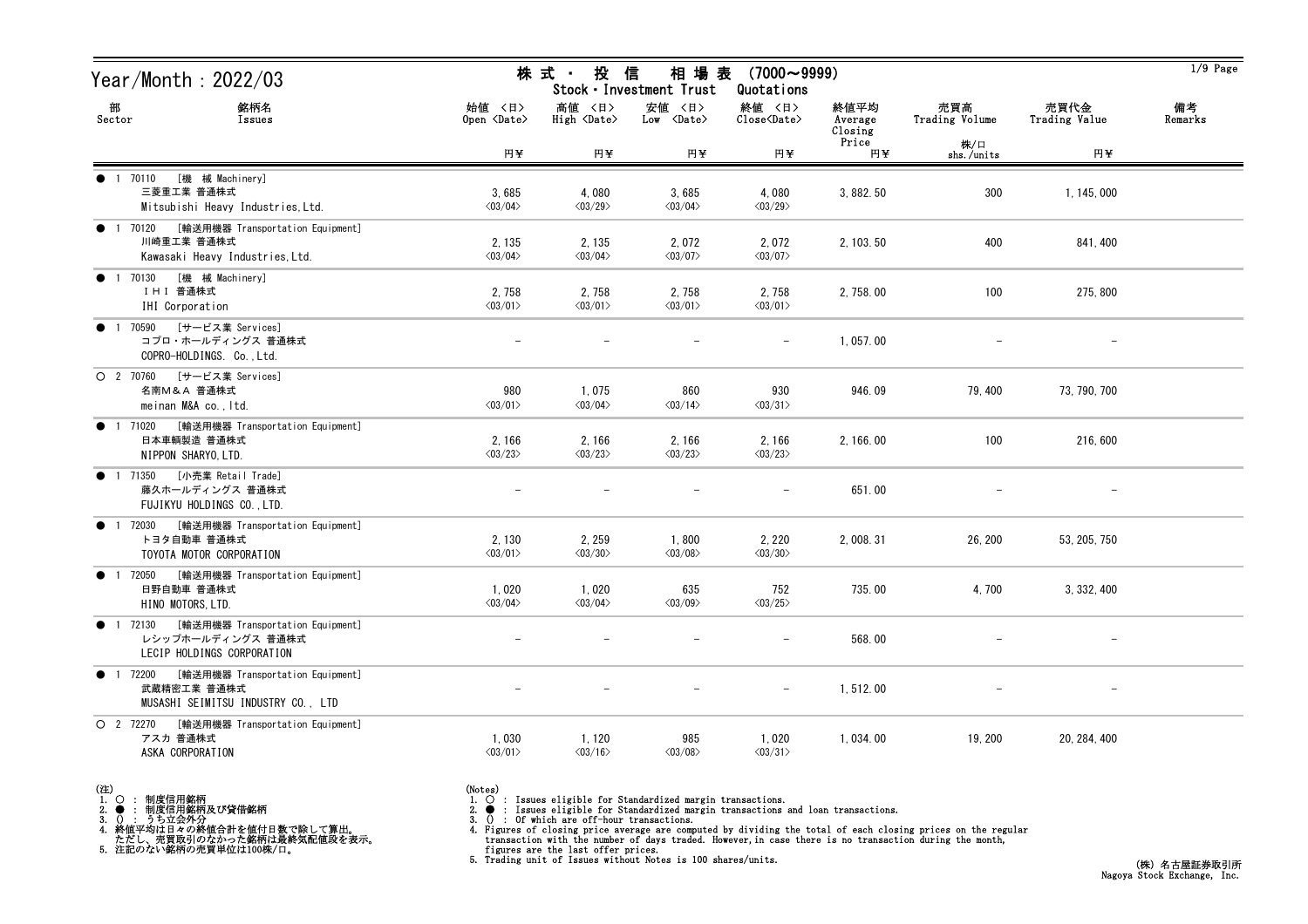| Year/Month: 2022/03                                                                                        | 株 式 ・<br>投<br>信<br>相 場 表<br>$(7000 \sim 9999)$<br>Stock · Investment Trust<br>Quotations |                                  |                                  |                                                              |                            |                       |                          |               |  |
|------------------------------------------------------------------------------------------------------------|------------------------------------------------------------------------------------------|----------------------------------|----------------------------------|--------------------------------------------------------------|----------------------------|-----------------------|--------------------------|---------------|--|
| 部<br>銘柄名<br>Sector<br>Issues                                                                               | 始値 〈日〉<br>Open <date></date>                                                             | 高値 〈日〉<br>High <date></date>     | 安値 〈日〉<br>Low <date></date>      | 終値 〈日〉<br>$\widehat{\text{Close}}\langle \text{Date}\rangle$ | 終値平均<br>Average<br>Closing | 売買高<br>Trading Volume | 売買代金<br>Trading Value    | 備考<br>Remarks |  |
|                                                                                                            | 円半                                                                                       | 円半                               | 円半                               | 円半                                                           | Price<br>円¥                | 株/口<br>shs./units     | 円半                       |               |  |
| [輸送用機器 Transportation Equipment]<br>● 1 72310<br>トピーエ業 普通株式<br>TOPY INDUSTRIES, LIMITED                    |                                                                                          |                                  |                                  |                                                              | 1,050.00                   |                       | $\overline{\phantom{a}}$ |               |  |
| [輸送用機器 Transportation Equipment]<br><b>1</b> 72410<br>フタバ産業 普通株式<br>FUTABA INDUSTRIAL CO., LTD.            |                                                                                          |                                  |                                  | $\overline{\phantom{m}}$                                     | 364.00                     |                       | $\overline{\phantom{m}}$ |               |  |
| [輸送用機器 Transportation Equipment]<br>1 72450<br>$\bullet$<br>大同メタル工業 普通株式<br>DAIDO METAL CO., LTD.          |                                                                                          |                                  |                                  |                                                              | 571.00                     |                       |                          |               |  |
| [輸送用機器 Transportation Equipment]<br>● 1 72500<br>太平洋工業 普通株式<br>PACIFIC INDUSTRIAL CO., LTD.                |                                                                                          |                                  |                                  |                                                              | 948.00                     |                       |                          |               |  |
| [輸送用機器 Transportation Equipment]<br>72590<br>$\bullet$<br>アイシン 普通株式<br>AISIN CORPORATION                   |                                                                                          |                                  |                                  |                                                              | 4, 195.00                  |                       |                          |               |  |
| [輸送用機器 Transportation Equipment]<br>1 72660<br>今仙電機製作所 普通株式<br>Imasen Electric Industrial Co., Ltd.        |                                                                                          |                                  |                                  | $\qquad \qquad -$                                            | 600.00                     |                       | $\overline{\phantom{m}}$ |               |  |
| [輸送用機器 Transportation Equipment]<br>1 72820<br>$\bullet$<br>豊田合成 普通株式<br>TOYODA GOSEI CO., LTD.            | 1,945<br>$\langle 03/18 \rangle$                                                         | 2,003<br>$\langle 03/22 \rangle$ | 1,945<br>$\langle 03/18 \rangle$ | 2,003<br>$\langle 03/22 \rangle$                             | 1,994.00                   | 1,700                 | 3, 358, 100              |               |  |
| [輸送用機器 Transportation Equipment]<br>72830<br>$\bullet$ 1<br>愛三工業 普通株式<br>AISAN INDUSTRY CO., LTD.          |                                                                                          |                                  |                                  |                                                              | 730.00                     |                       | $\qquad \qquad -$        |               |  |
| [銀行業 Banks]<br>$\bullet$ 1 73220<br>三十三フィナンシャルグループ 普通株式<br>San ju San Financial Group, Inc.                |                                                                                          |                                  |                                  | $-$                                                          | 1, 476.00                  |                       | $\overline{\phantom{m}}$ |               |  |
| ● 1 73800 [銀行業 Banks]<br>十六フィナンシャルグループ 普通株式<br>Juroku Financial Group, Inc.                                |                                                                                          |                                  |                                  | $-$                                                          | 2, 171.00                  |                       |                          |               |  |
| [小売業 Retail Trade]<br><b>2</b> 74120<br>アトム 普通株式<br>ATOM CORPORATION                                       | 795<br>$\langle 03/03 \rangle$                                                           | 795<br>$\langle03/03\rangle$     | 772<br>$\langle 03/25 \rangle$   | 787<br>$\langle 03/28 \rangle$                               | 784.67                     | 5, 200                | 4, 018, 200              |               |  |
| [卸売業 Wholesale Trade]<br>1 74670<br>$\bullet$<br>萩原電気ホールディングス 普通株式<br>HAGIWARA ELECTRIC HOLDINGS CO., LTD. | $\overline{\phantom{m}}$                                                                 |                                  |                                  |                                                              | 2, 020.00                  |                       | $-$                      |               |  |

- (注)<br>1. ○<br>2. ●<br>3. ① 1. ○ : 制度信用銘柄
- 
- 

- 
- (Notes)<br>1. : Issues eligible for Standardized margin transactions.
-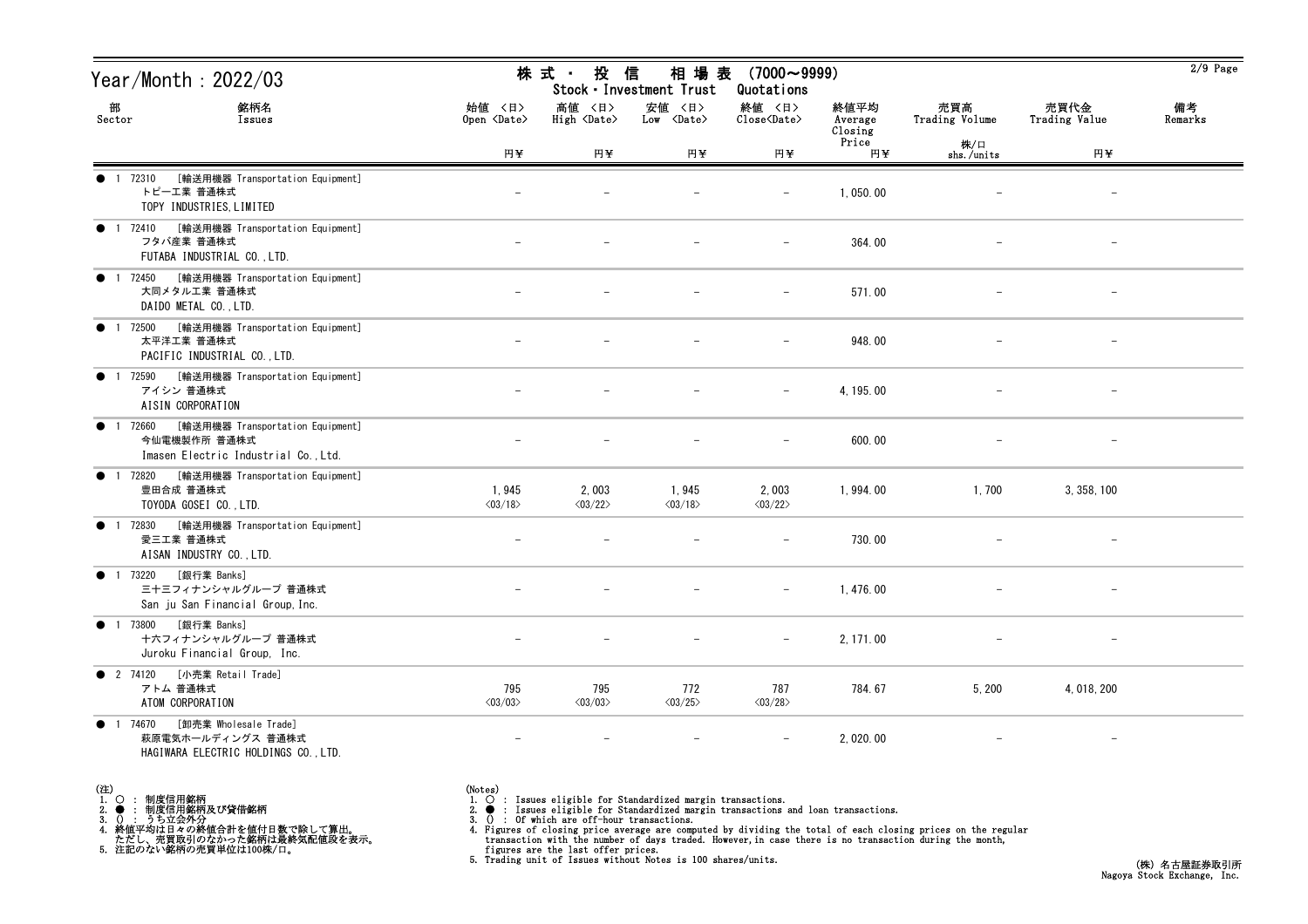| Year/Month : 2022/03                                                                        |                                   | 株 式 ・ 投 信<br>相 場 表 (7000~9999)<br>Stock · Investment Trust<br>Quotations |                                      |                                  |                            |                       |                                  |               |  |
|---------------------------------------------------------------------------------------------|-----------------------------------|--------------------------------------------------------------------------|--------------------------------------|----------------------------------|----------------------------|-----------------------|----------------------------------|---------------|--|
| 部<br>銘柄名<br>Sector<br>Issues                                                                | 始値 〈日〉<br>Open <date></date>      | 高値 〈日〉<br>High <date></date>                                             | 安値 〈日〉<br>$Low \langle Date \rangle$ | 終値 〈日〉<br>Close <date></date>    | 終値平均<br>Average<br>Closing | 売買高<br>Trading Volume | 売買代金<br>Trading Value            | 備考<br>Remarks |  |
|                                                                                             | 円半                                | 円半                                                                       | 円半                                   | 円半                               | Price<br>円半                | 株/口<br>shs./units     | 円半                               |               |  |
| [卸売業 Wholesale Trade]<br>● 1 74850<br>岡谷鋼機 普通株式<br>OKAYA & CO., LTD.                        | 9,500<br>$\langle 03/01 \rangle$  | 9,990<br>$\langle 03/31 \rangle$                                         | 9,030<br>$\langle 03/08 \rangle$     | 9,740<br>$\langle 03/31 \rangle$ | 9, 439.55                  | 41, 700<br>(18, 300)  | 397, 414, 000<br>(173, 850, 000) |               |  |
| ○ 2 74880 [卸売業 Wholesale Trade]<br>ヤガミ 普通株式<br>YAGAMI INC.                                  | 2, 202<br>$\langle 03/01 \rangle$ | 2,652<br>$\langle 03/01 \rangle$                                         | 2, 170<br>$\langle 03/15 \rangle$    | 2,450<br>$\langle 03/31 \rangle$ | 2, 396. 21                 | 6,000                 | 14, 590, 300                     |               |  |
| 〇 1 75140 [小売業 Retail Trade]<br>ヒマラヤ 普通株式<br>HIMARAYA Co., Ltd.                             |                                   |                                                                          |                                      |                                  | 987.00                     |                       |                                  |               |  |
| ● 1 75930 [小売業 Retail Trade]<br>ⅤTホールディングス 普通株式<br>VT HOLDINGS CO., LTD.                    |                                   |                                                                          |                                      | $\overline{\phantom{a}}$         | 446.00                     |                       |                                  |               |  |
| ○ 1 76070 [卸売業 Wholesale Trade]<br>進和 普通株式<br>Shinwa Co., Ltd.                              |                                   |                                                                          |                                      | $\overline{\phantom{0}}$         | 1,961.00                   |                       |                                  |               |  |
| ● 1 76300 [小売業 Retail Trade]<br>壱番屋 普通株式<br>ICHIBANYA CO., LTD.                             |                                   |                                                                          |                                      | $\qquad \qquad -$                | 4, 625.00                  |                       | $\overline{\phantom{m}}$         |               |  |
| ● 1 76490 [小売業 Retail Trade]<br>スギホールディングス 普通株式<br>SUGI HOLDINGS Co. LTD.                   |                                   |                                                                          |                                      |                                  | 6, 050.00                  |                       |                                  |               |  |
| ○ 2 76750 [卸売業 Wholesale Trade]<br>セントラルフォレストグループ 普通株式<br>Central Forest Group, Inc.        | 1,881<br>$\langle 03/01 \rangle$  | 1,919<br>$\langle 03/16 \rangle$                                         | 1,840<br>$\langle 03/08 \rangle$     | 1,880<br>$\langle 03/29 \rangle$ | 1, 863.45                  | 8,900                 | 16, 851, 400                     |               |  |
| 〇 2 76820 [小売業 Retail Trade]<br>浜木綿 普通株式<br>HAMAYUU CO., LTD.                               |                                   |                                                                          |                                      |                                  | 3, 770.00                  |                       | $\overline{\phantom{m}}$         |               |  |
| ● 1 77230 [精密機器 Precision Instruments]<br>愛知時計電機 普通株式<br>Aichi Tokei Denki Co., Ltd.        | 1,572<br>$\langle 03/28 \rangle$  | 1,572<br>$\langle03/28\rangle$                                           | 1, 572<br>$\langle 03/28 \rangle$    | 1,572<br>$\langle 03/28 \rangle$ | 1,572.00                   | 100                   | 157, 200                         |               |  |
| [精密機器 Precision Instruments]<br>$\bullet$ 1 77470<br>朝日インテック 普通株式<br>ASAHI INTECC CO., LTD. | 2,082<br>$\langle 03/17 \rangle$  | 2,380<br>$\langle 03/17 \rangle$                                         | 2,082<br>$\langle 03/17 \rangle$     | 2,380<br>$\langle 03/17 \rangle$ | 2, 380.00                  | 2,100                 | 4, 877, 000                      |               |  |
| ● 1 77510 [電気機器 Electric Appliances]<br>キヤノン 普通株式<br>CANON INC.                             | $\overline{\phantom{a}}$          | $\overline{\phantom{m}}$                                                 | $\qquad \qquad -$                    |                                  | 2, 993.00                  |                       | $\overline{\phantom{m}}$         |               |  |

- (注)<br>1. ○<br>2. ●<br>3. ① 1. ○ : 制度信用銘柄
- 
- 

(Notes)<br>1. ○ : Issues eligible for Standardized margin transactions.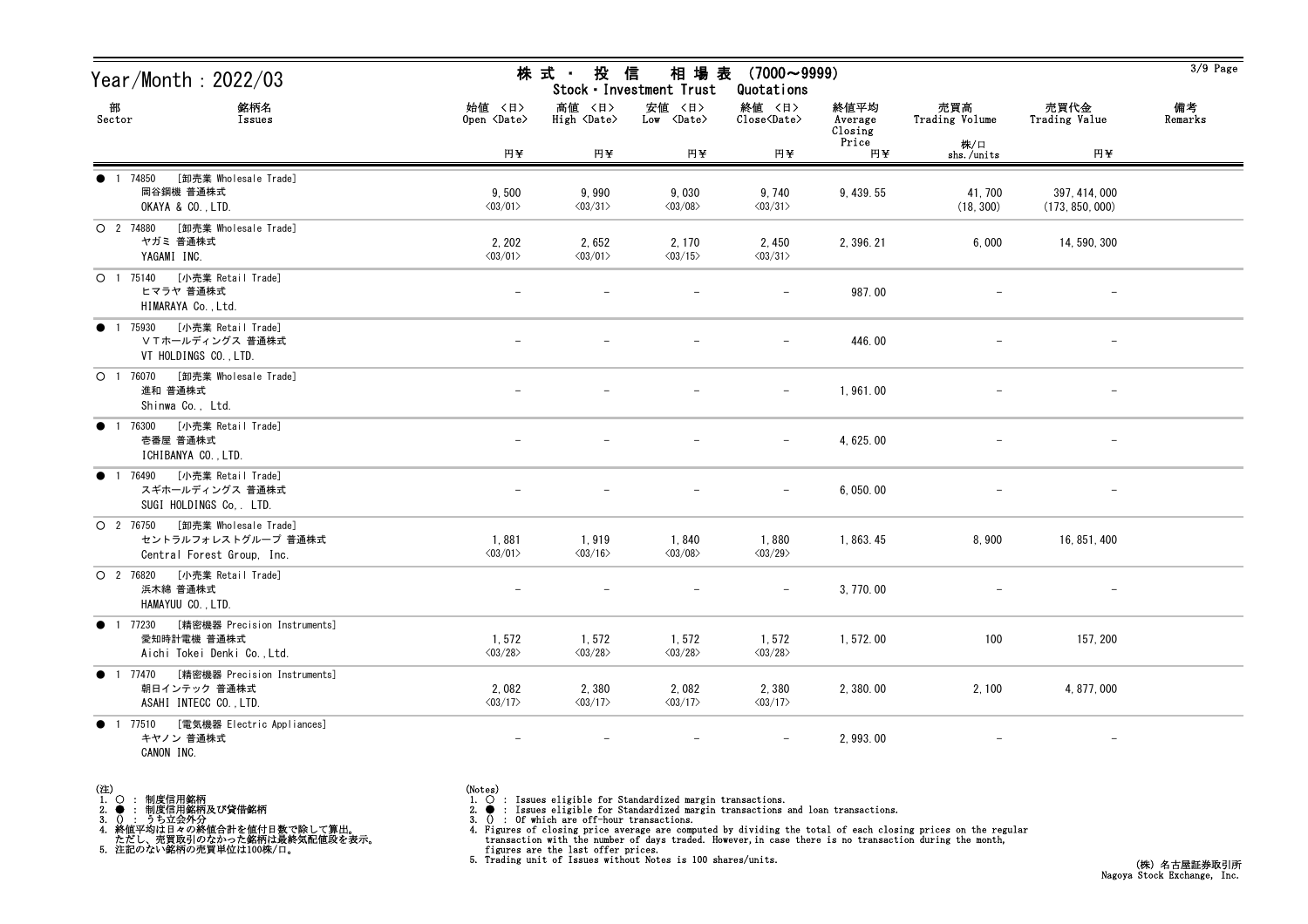| Year/Month: 2022/03                                                                              |                                     | 株式 投信<br>相 場 表 (7000~9999)<br>Stock · Investment Trust<br>Quotations |                                      |                                  |                            |                       |                          |               |  |
|--------------------------------------------------------------------------------------------------|-------------------------------------|----------------------------------------------------------------------|--------------------------------------|----------------------------------|----------------------------|-----------------------|--------------------------|---------------|--|
| 部<br>銘柄名<br>Sector<br>Issues                                                                     | 始値 〈日〉<br>Open <date></date>        | 高値 〈日〉<br>High <date></date>                                         | 安値 〈日〉<br>$Low \langle Date \rangle$ | 終値 〈日〉<br>Close <date></date>    | 終値平均<br>Average<br>Closing | 売買高<br>Trading Volume | 売買代金<br>Trading Value    | 備考<br>Remarks |  |
|                                                                                                  | 円¥                                  | 円¥                                                                   | 円¥                                   | 円半                               | Price<br>円至                | 株/口<br>shs./units     | 円¥                       |               |  |
| [精密機器 Precision Instruments]<br>● 1 77800<br>メニコン 普通株式<br>Menicon Co., Ltd.                      |                                     |                                                                      |                                      | $\overline{\phantom{m}}$         | 2, 937.00                  |                       | $\qquad \qquad -$        |               |  |
| O 2 78700 [その他製品 Other Products]<br>福島印刷 普通株式<br>FUKUSHIMA PRINTING CO., LTD.                    | 407<br>$\langle 03/01 \rangle$      | 415<br>$\langle 03/10 \rangle$                                       | 400<br>$\langle 03/29 \rangle$       | 406<br>$\langle 03/31 \rangle$   | 406.76                     | 27,500                | 11, 141, 900             |               |  |
| ● 2 78710 [化学 Chemicals]<br>フクビ化学工業 普通株式<br>FUKUVI CHEMICAL INDUSTRY CO., LTD.                   |                                     |                                                                      |                                      |                                  | 600.00                     |                       |                          |               |  |
| O 2 78750 [その他製品 Other Products]<br>竹田印刷 普通株式<br>TAKEDA PRINTING CO., LTD.                       |                                     |                                                                      |                                      | $\overline{\phantom{m}}$         | 626.00                     |                       |                          |               |  |
| ● 2 78960 [その他製品 Other Products]<br>セブンエ業 普通株式<br>SEVEN INDUSTRIES CO., LTD.                     |                                     |                                                                      |                                      |                                  | 551.00                     |                       | $\qquad \qquad -$        |               |  |
| ● 1 79310 [化学 Chemicals]<br>未来工業 普通株式<br>MIRAI INDUSTRY CO., LTD.                                |                                     |                                                                      |                                      | $\overline{\phantom{m}}$         | 1,571.00                   |                       | $\qquad \qquad -$        |               |  |
| 1 79430 [ガラス・土石製品 Glass & Ceramics Products]<br>$\bullet$<br>ニチハ 普通株式<br>NICHIHA CORPORATION     |                                     |                                                                      |                                      |                                  | 2,510.00                   |                       |                          |               |  |
| O 2 79500 [化学 Chemicals]<br>日本デコラックス 普通株式<br>NIHON DECOLUXE CO., LTD.                            | 5,690<br>$\langle 03/10 \rangle$    | 5,950<br>$\langle 03/23 \rangle$                                     | 5,650<br>$\langle 03/11 \rangle$     | 5,670<br>$\langle 03/31 \rangle$ | 5, 758. 57                 | 1,000                 | 5, 790, 000              |               |  |
| ● 2 79530 [その他製品 Other Products]<br>菊水化学工業 普通株式<br>KIKUSUI CHEMICAL INDUSTRIES CO., LTD.         |                                     |                                                                      |                                      |                                  | 364.00                     |                       |                          |               |  |
| ● 2 79750 [その他製品 Other Products]<br>リヒトラブ 普通株式<br>LIHIT LAB., INC.                               |                                     |                                                                      |                                      | $-$                              | 800.00                     |                       | $\overline{\phantom{m}}$ |               |  |
| [卸売業 Wholesale Trade]<br>● 1 80150<br>豊田通商 普通株式<br>TOYOTA TSUSHO CORPORATION                     | 4,995<br>$\langle 03/30 \rangle$    | 4,995<br>$\langle 03/30 \rangle$                                     | 4,995<br>$\langle 03/30 \rangle$     | 4,995<br>$\langle 03/30 \rangle$ | 4, 995.00                  | 100                   | 499, 500                 |               |  |
| 80310<br>[卸売業 Wholesale Trade]<br>$\bullet$<br>$\overline{1}$<br>三井物産 普通株式<br>MITSUI & CO., LTD. | 2, 815.5<br>$\langle 03/01 \rangle$ | 3,007<br>$\langle03/09\rangle$                                       | 2, 815.5<br>$\langle 03/01 \rangle$  | 3,007<br>$\langle 03/09 \rangle$ | 2, 954.00                  | 700                   | 2, 046, 750              |               |  |

- (注)<br>1. ○<br>2. ●<br>3. ① 1. ○ : 制度信用銘柄
- 
- 

- 
- (Notes)<br>1. : Issues eligible for Standardized margin transactions.
-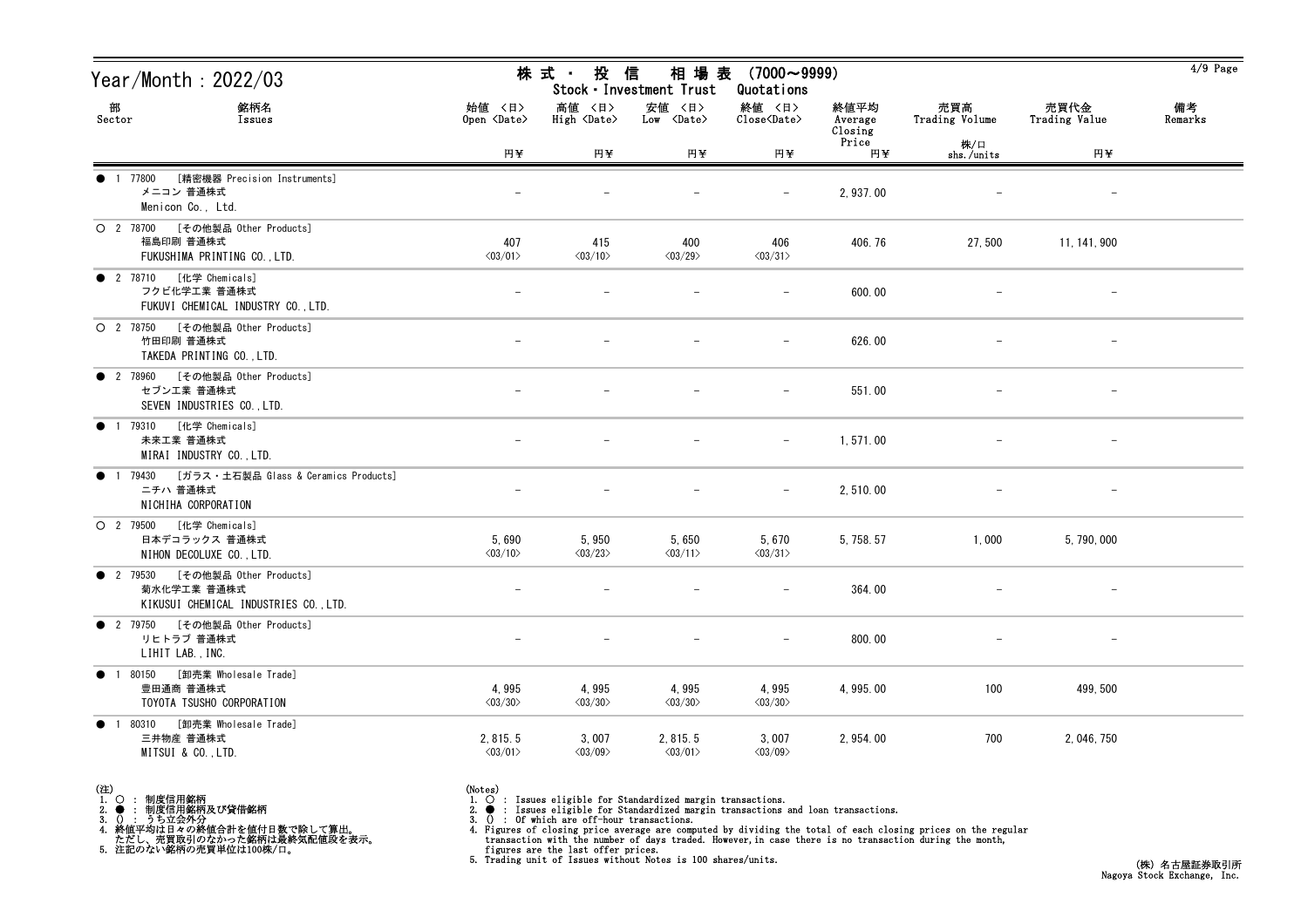| Year/Month : 2022/03                                                                                 |                                  | 株式 ・ 投<br>信<br>相 場 表<br>$(7000 \sim 9999)$<br>Stock · Investment Trust<br>Quotations |                                   |                                   |                            |                       |                          |               |
|------------------------------------------------------------------------------------------------------|----------------------------------|--------------------------------------------------------------------------------------|-----------------------------------|-----------------------------------|----------------------------|-----------------------|--------------------------|---------------|
| 部<br>銘柄名<br>Sector<br>Issues                                                                         | 始値 〈日〉<br>Open <date></date>     | 高値 〈日〉<br>High <date></date>                                                         | 安値 〈日〉<br>Low <date></date>       | 終値 〈日〉<br>Close <date></date>     | 終値平均<br>Average<br>Closing | 売買高<br>Trading Volume | 売買代金<br>Trading Value    | 備考<br>Remarks |
|                                                                                                      | 円半                               | 円半                                                                                   | 円¥                                | 円半                                | Price<br>円半                | 株/口<br>shs./units     | 円半                       |               |
| [卸売業 Wholesale Trade]<br>$O$ 2 80710<br>東海エレクトロニクス 普通株式<br>TOKAI ELECTRONICS CO., LTD.               | 2,910<br>$\langle 03/01 \rangle$ | 2,975<br>$\langle 03/28 \rangle$                                                     | 2, 735<br>$\langle 03/08 \rangle$ | 2,813<br>$\langle 03/31 \rangle$  | 2, 865.44                  | 9,400                 | 26, 775, 300             |               |
| O 2 80760 [卸売業 Wholesale Trade]<br>カノークス 普通株式<br>CANOX CORPORATION                                   | 1,283<br>$\langle 03/01 \rangle$ | 1,350<br>$\langle 03/22 \rangle$                                                     | 1, 235<br>$\langle 03/31 \rangle$ | 1, 265<br>$\langle 03/31 \rangle$ | 1, 289.09                  | 95, 900               | 123, 863, 500            |               |
| [卸売業 Wholesale Trade]<br>1 81300<br>$\bullet$<br>サンゲツ 普通株式<br>SANGETSU CO., LTD.                     |                                  |                                                                                      |                                   |                                   | 1,529.00                   |                       |                          |               |
| ● 2 81450 [卸売業 Wholesale Trade]<br>中部水産 普通株式<br>CHUBU SUISAN CO., LTD.                               | 2,500<br>$\langle 03/11 \rangle$ | 2,500<br>$\langle 03/11 \rangle$                                                     | 2,320<br>$\langle 03/28 \rangle$  | 2, 375<br>$\langle 03/30 \rangle$ | 2, 459. 38                 | 3,900                 | 9,609,600                |               |
| [小売業 Retail Trade]<br>81600<br>$\bullet$<br>$\overline{1}$<br>木曽路 普通株式<br>KISOJI CO., LTD.           |                                  |                                                                                      |                                   |                                   | 2,088.00                   |                       |                          |               |
| O 2 81900 [小売業 Retail Trade]<br>ヤマナカ 普通株式<br>YAMANAKA CO., LTD.                                      | 723<br>$\langle 03/01 \rangle$   | 730<br>$\langle 03/16 \rangle$                                                       | 680<br>$\langle 03/17 \rangle$    | 705<br>$\langle 03/31 \rangle$    | 713.41                     | 81,600                | 58, 073, 200             |               |
| ● 2 82280 [卸売業 Wholesale Trade]<br>マルイチ産商 普通株式<br>MARUICHI CO., LTD.                                 | 1,037<br>$\langle 03/01 \rangle$ | 1,070<br>$\langle 03/15 \rangle$                                                     | 1,022<br>$\langle 03/01 \rangle$  | 1,042<br>$\langle 03/31 \rangle$  | 1, 040. 25                 | 19, 300               | 20, 323, 800             |               |
| 82850 [卸売業 Wholesale Trade]<br>$\bullet$<br>$\overline{1}$<br>三谷産業 普通株式<br>MITANI SANGYO CO., LTD.   | $\overline{\phantom{m}}$         |                                                                                      | $\qquad \qquad -$                 | $\overline{\phantom{m}}$          | 319.00                     |                       | $\overline{\phantom{m}}$ |               |
| ● 2 82930 [小売業 Retail Trade]<br>ATグループ 普通株式<br>AT-Group Co., Ltd.                                    | 2,795<br>$\langle 03/01 \rangle$ | 2,810<br>$\langle 03/14 \rangle$                                                     | 2,769<br>$\langle 03/23 \rangle$  | 2,789<br>$\langle 03/31 \rangle$  | 2, 789.91                  | 1, 552, 300           | 4, 333, 944, 000         |               |
| ● 1 83060 [銀行業 Banks]<br>三菱UFJフィナンシャル・グループ 普通株式<br>Mitsubishi UFJ Financial Group, Inc.              | 701.5<br>$\langle 03/03 \rangle$ | 834<br>$\langle 03/23 \rangle$                                                       | 651<br>$\langle 03/08 \rangle$    | 765.1<br>$\langle 03/31 \rangle$  | 749.15                     | 50, 300               | 37, 219, 300             |               |
| [銀行業 Banks]<br>● 1 83090<br>三井住友トラスト・ホールディングス 普通株式<br>Sumitomo Mitsui Trust Holdings, Inc.           |                                  |                                                                                      |                                   |                                   | 4,001.00                   |                       |                          |               |
| [銀行業 Banks]<br>83160<br>$\bullet$ 1<br>三井住友フィナンシャルグループ 普通株式<br>Sumitomo Mitsui Financial Group, Inc. | 4,000<br>$\langle 03/02 \rangle$ | 4, 158<br>$\langle 03/22 \rangle$                                                    | 3,700<br>$\langle 03/08 \rangle$  | 4, 158<br>$\langle 03/22 \rangle$ | 3, 922. 60                 | 2,900                 | 11, 092, 400             |               |



(Notes)<br>1. ○ : Issues eligible for Standardized margin transactions.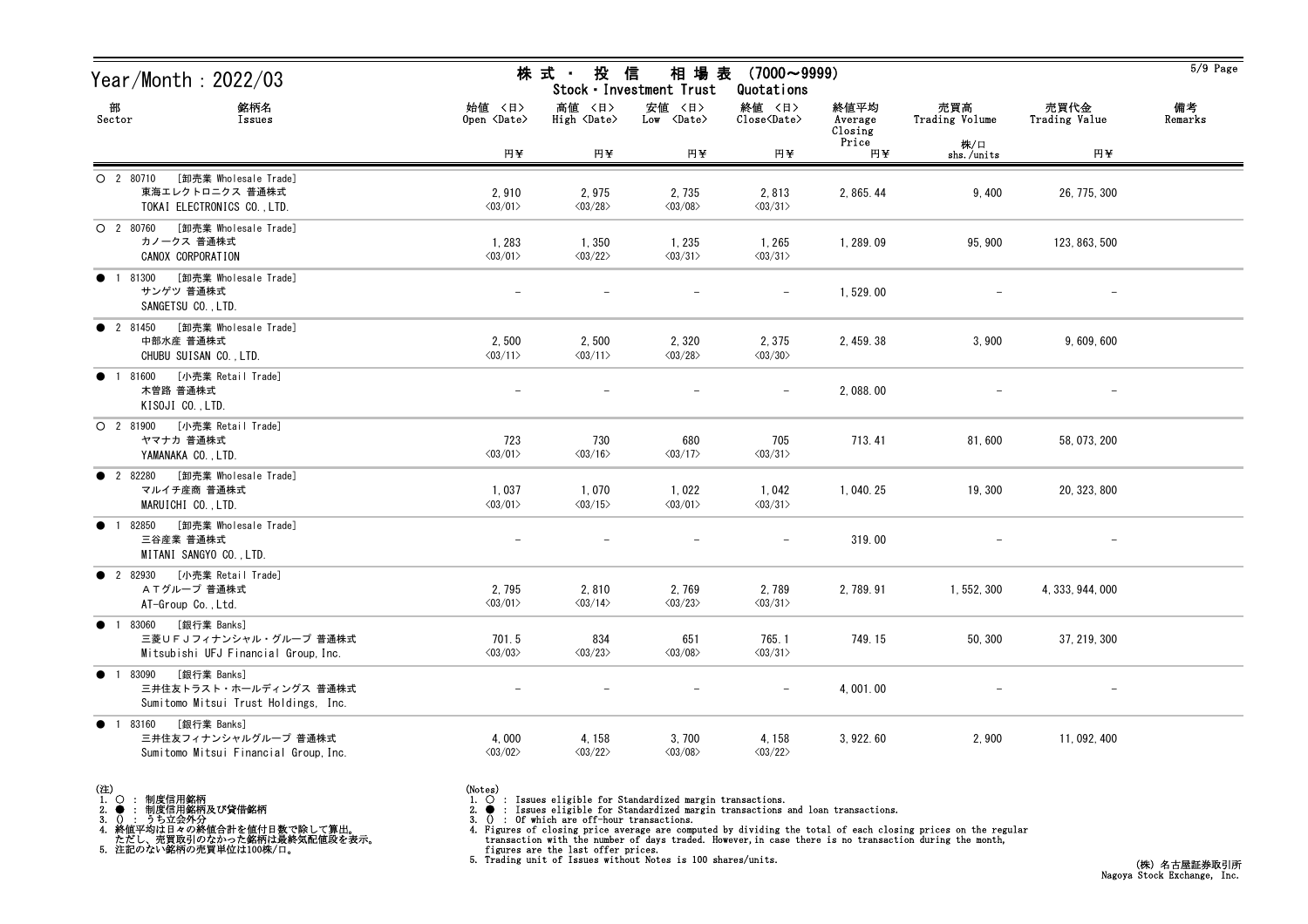| Year/Month : 2022/03                                                                                                            |                                   | 株 式 ·<br>投                      | 信<br>相 場 表<br>Stock · Investment Trust | $(7000 \sim 9999)$<br>Quotations                             |                            |                       |                       | $6/9$ Page    |
|---------------------------------------------------------------------------------------------------------------------------------|-----------------------------------|---------------------------------|----------------------------------------|--------------------------------------------------------------|----------------------------|-----------------------|-----------------------|---------------|
| 部<br>銘柄名<br>Sector<br>Issues                                                                                                    | 始値 〈日〉<br>Open <date></date>      | 高値 〈日〉<br>High <date></date>    | 安値 〈日〉<br>$Low \langle Date \rangle$   | 終値 〈日〉<br>$\overline{\text{Close}}\langle\text{Date}\rangle$ | 終値平均<br>Average<br>Closing | 売買高<br>Trading Volume | 売買代金<br>Trading Value | 備考<br>Remarks |
|                                                                                                                                 | 円半                                | 円¥                              | 円半                                     | 円半                                                           | Price<br>円半                | 株/口<br>shs./units     | 円半                    |               |
| [銀行業 Banks]<br>1 83610<br>大垣共立銀行 普通株式<br>The Ogaki Kyoritsu Bank, Ltd.                                                          |                                   |                                 |                                        |                                                              | 1,904.00                   |                       | $\qquad \qquad -$     |               |
| [銀行業 Banks]<br>● 1 83680<br>百五銀行 普通株式<br>The Hyakugo Bank, Ltd.                                                                 |                                   |                                 |                                        | $\qquad \qquad -$                                            | 335.00                     |                       | $\qquad \qquad -$     |               |
| [銀行業 Banks]<br>1 85220<br>$\bullet$<br>名古屋銀行 普通株式<br>The Bank of Nagoya, Ltd.                                                   |                                   |                                 |                                        |                                                              | 2,891.00                   |                       |                       |               |
| [銀行業 Banks]<br>● 1 85270<br>愛知銀行 普通株式<br>The Aichi Bank, Ltd.                                                                   |                                   |                                 |                                        | $\qquad \qquad -$                                            | 4, 540, 00                 |                       |                       |               |
| [銀行業 Banks]<br>$\bullet$<br>1 85300<br>中京銀行 普通株式<br>The Chukyo Bank, Limited                                                    |                                   |                                 |                                        |                                                              | 1,599.00                   |                       |                       |               |
| [その他金融業 Other Financing Business]<br>1 85930<br>$\bullet$<br>三菱HCキャピタル 普通株式<br>Mitsubishi HC Capital Inc.                       | 546<br>$\langle 03/07 \rangle$    | 562<br>$\langle 03/11 \rangle$  | 546<br>$\langle 03/07 \rangle$         | 562<br>$\langle 03/11 \rangle$                               | 554.00                     | 300                   | 165, 400              |               |
| [証券、商品先物取引業 Securities & Commodity Futures]<br>1 86010<br>$\bullet$<br>大和証券グループ本社 普通株式<br>Daiwa Securities Group Inc.           |                                   |                                 |                                        |                                                              | 692.70                     |                       |                       |               |
| [証券、商品先物取引業 Securities & Commodity Futures]<br>86040<br>$\bullet$<br>$\overline{1}$<br>野村ホールディングス 普通株式<br>Nomura Holdings, Inc. | 512<br>$\langle 03/02 \rangle$    | 532<br>$\langle 03/30 \rangle$  | 512<br>$\langle 03/02 \rangle$         | 532<br>$\langle 03/30 \rangle$                               | 521.35                     | 1,200                 | 621, 540              |               |
| [証券、商品先物取引業 Securities & Commodity Futures]<br>1 86090<br>$\bullet$<br>岡三証券グループ 普通株式<br>OKASAN SECURITIES GROUP INC.            |                                   |                                 |                                        |                                                              | 370.00                     |                       |                       |               |
| ● 1 86160 [証券、商品先物取引業 Securities & Commodity Futures]<br>東海東京フィナンシャル・ホールディングス 普通株式<br>Tokai Tokyo Financial Holdings, Inc.      | 430<br>$\langle 03/23 \rangle$    | 430<br>$\langle 03/23 \rangle$  | 426<br>$\langle 03/24 \rangle$         | 426<br>$\langle 03/24 \rangle$                               | 428.00                     | 300                   | 128,600               |               |
| [保険業 Insurance]<br>● 1 87250<br>MS&ADインシュアランスグループホールディングス 普通株式<br>MS&AD Insurance Group Holdings, Inc.                          | 4, 243<br>$\langle 03/28 \rangle$ | 4, 243<br>$\langle03/28\rangle$ | 4, 243<br>$\langle 03/28 \rangle$      | 4, 243<br>$\langle 03/28 \rangle$                            | 4, 243, 00                 | 200                   | 848,600               |               |
| [不動産業 Real Estate]<br>● 1 88030<br>平和不動産 普通株式<br>HEIWA REAL ESTATE CO., LTD.                                                    | $\overline{\phantom{a}}$          | $\overline{\phantom{m}}$        | $\overline{\phantom{m}}$               | $\qquad \qquad -$                                            | 3, 955.00                  |                       | $-$                   |               |

| (注) |                     |
|-----|---------------------|
|     | 1. 〇 : 制度信用銘柄       |
|     | 2. ● : 制度信用銘柄及び貸借銘柄 |
|     |                     |

(Notes)<br>1. ○ : Issues eligible for Standardized margin transactions.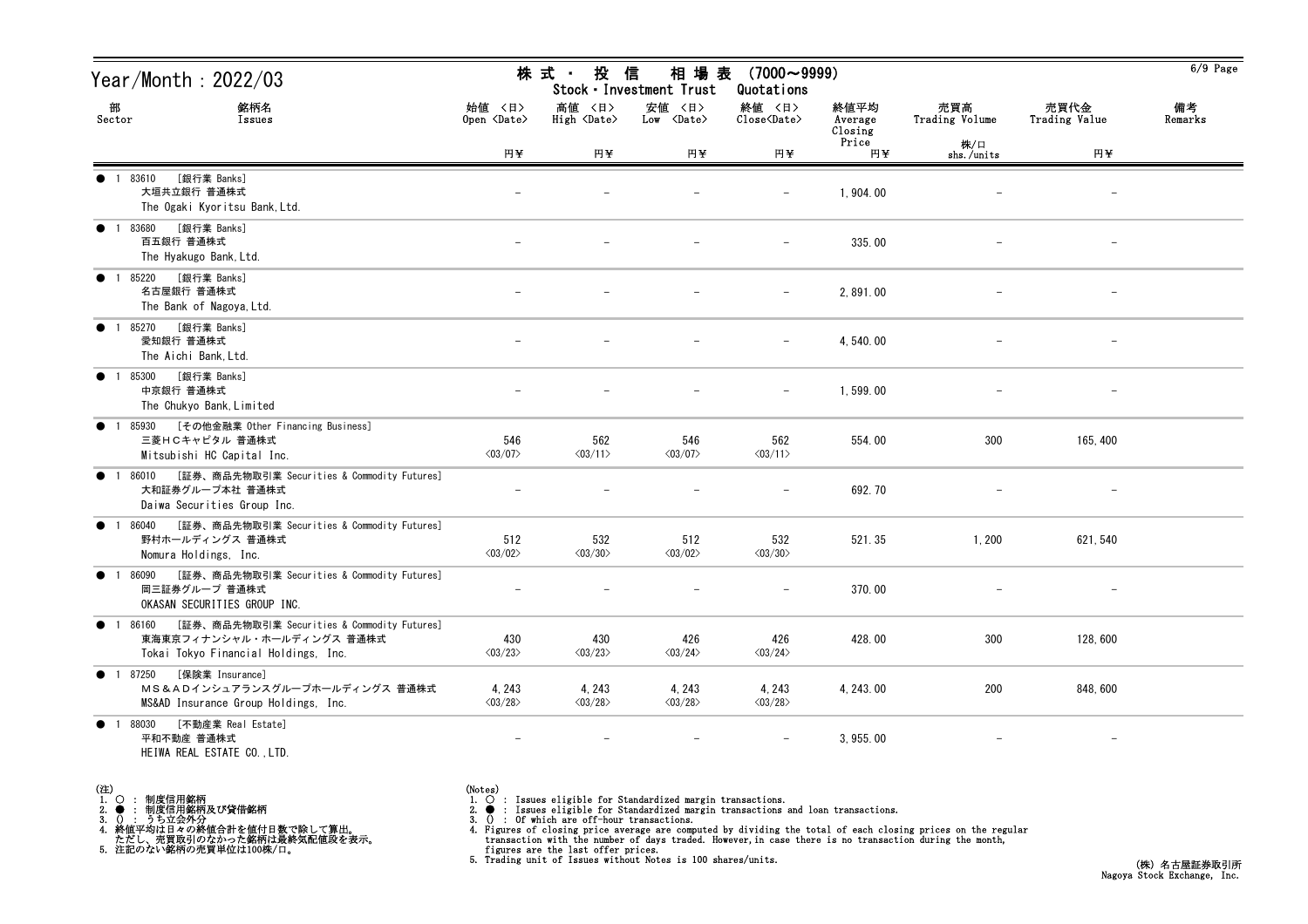| Year/Month: 2022/03                                                                                               |                                                                                     | 株 式 ・<br>投<br>信<br>相 場 表<br>$(7000 \sim 9999)$<br>Stock · Investment Trust<br>Quotations |                                    |                                    |                            |                       |                          |               |  |  |
|-------------------------------------------------------------------------------------------------------------------|-------------------------------------------------------------------------------------|------------------------------------------------------------------------------------------|------------------------------------|------------------------------------|----------------------------|-----------------------|--------------------------|---------------|--|--|
| 部<br>銘柄名<br>Sector<br>Issues                                                                                      | 始値 〈日〉<br>Open <date></date>                                                        | 高値 〈日〉<br>High <date></date>                                                             | 安値 〈日〉<br>Low <date></date>        | 終値 〈日〉<br>Close <date></date>      | 終値平均<br>Average<br>Closing | 売買高<br>Trading Volume | 売買代金<br>Trading Value    | 備考<br>Remarks |  |  |
|                                                                                                                   | 円半                                                                                  | 円半                                                                                       | 円半                                 | 円半                                 | Price<br>円半                | 株/口<br>shs./units     | 円半                       |               |  |  |
| [不動産業 Real Estate]<br>$O$ 2 88860<br>ウッドフレンズ 普通株式<br>WOOD FRIENDS Co., Ltd.                                       |                                                                                     |                                                                                          |                                    |                                    | 3, 740.00                  |                       | $\overline{\phantom{a}}$ |               |  |  |
| [不動産業 Real Estate]<br>• 2 88910<br>AMGホールディングス 普通株式<br>AMG HOLDINGS CO., LTD.                                     |                                                                                     |                                                                                          |                                    | $\qquad \qquad -$                  | 914.00                     |                       | $\overline{\phantom{a}}$ |               |  |  |
| [不動産業 Real Estate]<br>1 89040<br>$\bullet$<br>AVANTIA 普通株式<br>AVANTIA CO., LTD                                    |                                                                                     |                                                                                          |                                    |                                    | 845.00                     |                       | $\overline{\phantom{m}}$ |               |  |  |
| [サービス業 Services]<br>89200<br>$\bullet$<br>東祥 普通株式<br>TOSHO CO., LTD                                               |                                                                                     |                                                                                          |                                    | $-$                                | 1,767.00                   |                       |                          |               |  |  |
| [陸運業 Land Transportation]<br>90220<br>$\bullet$<br>$\overline{1}$<br>東海旅客鉄道 普通株式<br>Central Japan Railway Company | 16, 310<br>$\langle 03/17 \rangle$                                                  | 16, 310<br>$\langle 03/17 \rangle$                                                       | 16, 310<br>$\langle 03/17 \rangle$ | 16, 310<br>$\langle 03/17 \rangle$ | 16, 310.00                 | 100                   | 1,631,000                |               |  |  |
| O 2 90400<br>[陸運業 Land Transportation]<br>大宝運輸 普通株式<br>Taiho Transportation Co., Ltd.                             | 3, 105<br>$\langle 03/07 \rangle$                                                   | 3, 120<br>$\langle03/29\rangle$                                                          | 2,956<br>$\langle 03/17 \rangle$   | 3,080<br>$\langle 03/31 \rangle$   | 3, 089. 29                 | 4,400                 | 13, 514, 300             |               |  |  |
| [陸運業 Land Transportation]<br>1 90480<br>$\bullet$<br>名古屋鉄道 普通株式<br>Nagoya Railroad Co., Ltd.                      | 2, 130<br>$\langle 03/22 \rangle$                                                   | 2, 130<br>$\langle 03/22 \rangle$                                                        | 2, 130<br>$\langle 03/22 \rangle$  | 2, 130<br>$\langle 03/22 \rangle$  | 2, 130.00                  | 200                   | 426,000                  |               |  |  |
| 1 90580<br>$\bullet$<br>トランコム 普通株式<br>TRANCOM CO., LTD.                                                           | [倉庫・運輸関連業 Warehousing & Harbor Transportation Services]<br>$\overline{\phantom{a}}$ |                                                                                          |                                    | $\qquad \qquad -$                  | 7,050.00                   |                       | $\qquad \qquad -$        |               |  |  |
| [陸運業 Land Transportation]<br>1 90760<br>$\bullet$<br>セイノーホールディングス 普通株式<br>SEINO HOLDINGS CO., LTD.                |                                                                                     |                                                                                          |                                    | $-$                                | 1, 114.00                  |                       | $\overline{\phantom{m}}$ |               |  |  |
| ● 2 90770 [陸運業 Land Transportation]<br>名鉄運輸 普通株式<br>Meitetsu Transport Co., Ltd.                                  | 3,495<br>$\langle 03/01 \rangle$                                                    | 4, 125<br>$\langle 03/24 \rangle$                                                        | 3,490<br>$\langle 03/18 \rangle$   | 3,490<br>$\langle 03/31 \rangle$   | 3,493.16                   | 34, 400               | 120, 747, 500            |               |  |  |
| [陸運業 Land Transportation]<br>● 1 90780<br>エスライン 普通株式<br>S LINE CO., LTD.                                          |                                                                                     |                                                                                          |                                    |                                    | 911.00                     |                       |                          |               |  |  |
| [サービス業 Services]<br>O 2 92490<br>日本エコシステム 普通株式<br>Japan Ecosystem Co., Ltd.                                       |                                                                                     |                                                                                          |                                    | $-$                                | 1,720.00                   |                       | $\overline{\phantom{a}}$ |               |  |  |

(注)<br>1. ○<br>2. ●<br>3. ① 1. ○ : 制度信用銘柄

2. ● : 制度信用銘柄及び貸借銘柄<br>3. () : うち立会外分<br>4. 終値平均は日々の終値合計を値付日数で除して算出。<br>ただし、売買取引のなかった銘柄は最終気配値段を表示。<br>5. 注記のない銘柄の売買単位は100株/口。

(Notes)<br>1. ○ : Issues eligible for Standardized margin transactions.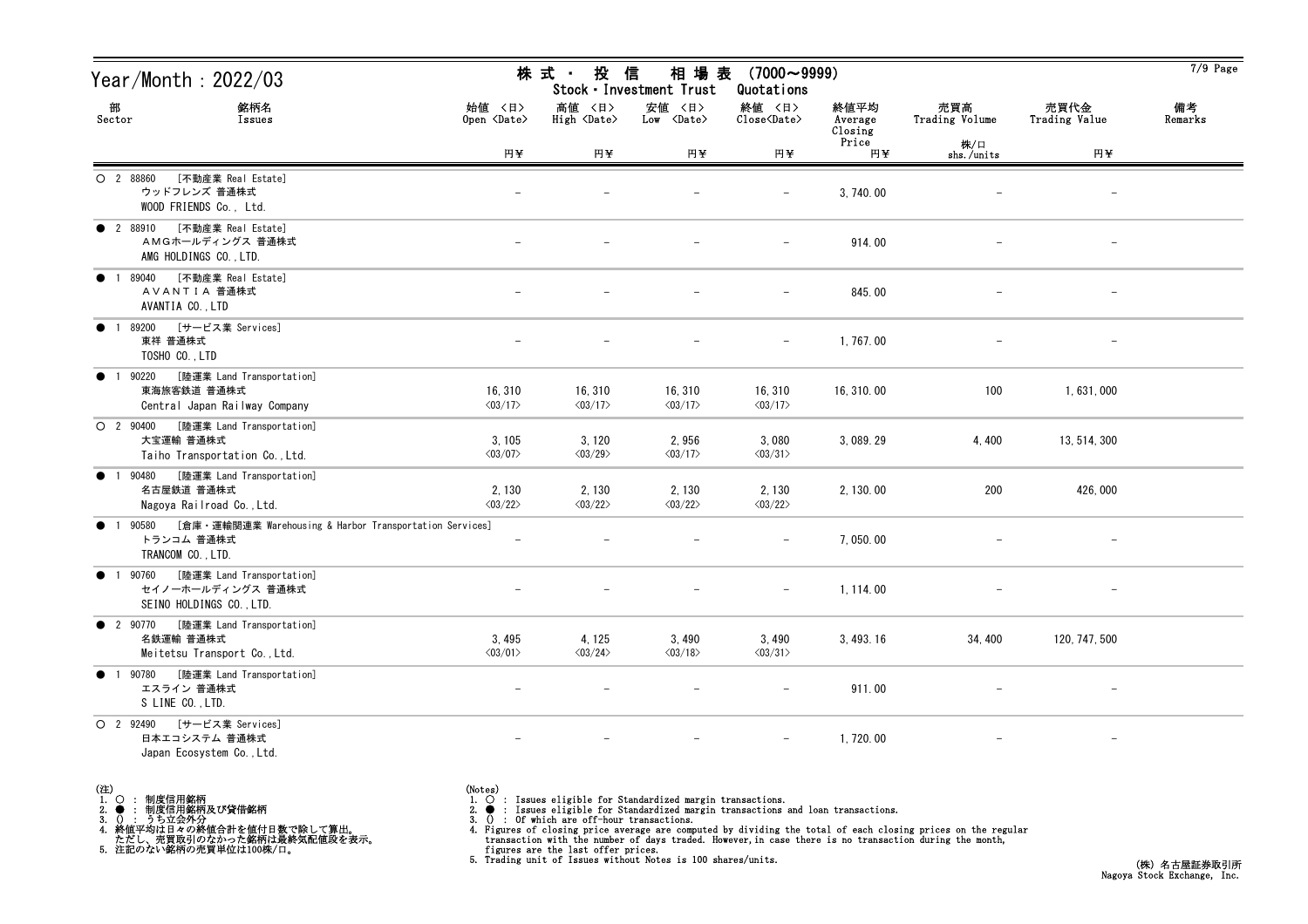| Year/Month: 2022/03                                                                                                                        |                                   | 株 式 ・<br>投 信                      | 相 場 表<br>Stock · Investment Trust | $(7000 \sim 9999)$<br>Quotations |                            |                       |                               | 8/9 Page      |
|--------------------------------------------------------------------------------------------------------------------------------------------|-----------------------------------|-----------------------------------|-----------------------------------|----------------------------------|----------------------------|-----------------------|-------------------------------|---------------|
| 部<br>銘柄名<br>Sector<br>Issues                                                                                                               | 始値 〈日〉<br>Open <date></date>      | 高値 〈日〉<br>High <date></date>      | 安値 〈日〉<br>Low <date></date>       | 終値 〈日〉<br>Close <date></date>    | 終値平均<br>Average<br>Closing | 売買高<br>Trading Volume | 売買代金<br>Trading Value         | 備考<br>Remarks |
|                                                                                                                                            | 円¥                                | 円半                                | 円半                                | 円半                               | Price<br>円¥                | 株/口<br>shs./units     | 円半                            |               |
| [倉庫・運輸関連業 Warehousing & Harbor Transportation Services]<br>1 93060<br>東陽倉庫 普通株式<br>Toyo Logistics Co., Ltd.                                |                                   |                                   |                                   |                                  | 326.00                     |                       |                               |               |
| [倉庫・運輸関連業 Warehousing & Harbor Transportation Services]<br>93100<br>$\bullet$<br>日本トランスシティ 普通株式<br>Japan Transcity Corporation             |                                   |                                   |                                   |                                  | 605.00                     |                       |                               |               |
| ○ 2 93570 [倉庫 · 運輸関連業 Warehousing & Harbor Transportation Services]<br>名港海運 普通株式<br>MEIKO TRANS CO., LTD.                                  | 1, 150<br>$\langle 03/01 \rangle$ | 1, 153<br>$\langle 03/25 \rangle$ | 1,081<br>$\langle 03/08 \rangle$  | 1,150<br>$\langle 03/31 \rangle$ | 1, 125.86                  | 52, 700<br>(2, 000)   | 59, 433, 000<br>(2, 300, 000) |               |
| [倉庫・運輸関連業 Warehousing & Harbor Transportation Services]<br><b>2</b> 93590<br>伊勢湾海運 普通株式<br>ISEWAN TERMINAL SERVICE CO., LTD.               | 700<br>$\langle 03/01 \rangle$    | 705<br>$\langle 03/04 \rangle$    | 679<br>$\langle 03/31 \rangle$    | 685<br>$\langle 03/31 \rangle$   | 690.91                     | 52, 100               | 36, 015, 100                  |               |
| [倉庫・運輸関連業 Warehousing & Harbor Transportation Services]<br>93680<br>$\bullet$<br>$\overline{1}$<br>キムラユニティー 普通株式<br>KIMURA UNITY CO., LTD. |                                   |                                   |                                   |                                  | 1, 342.00                  |                       |                               |               |
| [情報・通信業 Information & Communication]<br>94020<br>$\bullet$<br>中部日本放送 普通株式<br>CHUBU-NIPPON BROADCASTING CO., LTD.                           | 559<br>$\langle 03/01 \rangle$    | 564<br>$\langle 03/29 \rangle$    | 531<br>$\langle 03/10 \rangle$    | 551<br>$\langle 03/31 \rangle$   | 553.50                     | 74,000                | 40, 610, 300                  |               |
| [情報・通信業 Information & Communication]<br>94280<br>$\bullet$<br>クロップス 普通株式<br>CROPS CORPORATION                                              |                                   |                                   |                                   |                                  | 986.00                     |                       |                               |               |
| [情報・通信業 Information & Communication]<br>$O$ 2 94710<br>文溪堂 普通株式<br>BUNKEIDO CO., LTD.                                                      | 1, 220<br>$\langle 03/01 \rangle$ | 1, 232<br>$\langle 03/02 \rangle$ | 1, 161<br>$\langle 03/10 \rangle$ | 1,222<br>$\langle 03/29 \rangle$ | 1, 194. 73                 | 9,300                 | 11, 101, 800                  |               |
| [電気・ガス業 Electric Power & Gas]<br>• 1 95020<br>中部電力 普通株式<br>Chubu Electric Power Company, Incorporated                                      | 1, 219<br>$\langle 03/16 \rangle$ | 1, 278<br>$\langle 03/29 \rangle$ | 1, 219<br>$\langle 03/16 \rangle$ | 1,267<br>$\langle 03/31 \rangle$ | 1, 247. 20                 | 2,800                 | 3, 528, 700                   |               |
| ● 1 95310 [電気・ガス業 Electric Power & Gas]<br>東京瓦斯 普通株式<br>TOKYO GAS CO., LTD.                                                                |                                   |                                   |                                   |                                  | 2, 232.00                  |                       |                               |               |
| [電気・ガス業 Electric Power & Gas]<br>$\bullet$ 1<br>95330<br>東邦瓦斯 普通株式<br>TOHO GAS CO., LTD.                                                   | 2,944<br>$\langle 03/02 \rangle$  | 2,944<br>$\langle 03/02 \rangle$  | 2,944<br>$\langle 03/02 \rangle$  | 2,944<br>$\langle03/02\rangle$   | 2, 944.00                  | 100                   | 294, 400                      |               |
| O 2 96430 [サービス業 Services]<br>中日本興業 普通株式<br>Nakanihon KOGYO Co., Ltd.                                                                      | 9,800<br>$\langle 03/01 \rangle$  | 9,920<br>$\langle 03/28 \rangle$  | 9,650<br>$\langle 03/30 \rangle$  | 9,700<br>$\langle 03/30 \rangle$ | 9, 830. 83                 | 2,600                 | 25, 558, 000                  |               |

(注)<br>1. ○<br>2. ●<br>3. ① 1. ○ : 制度信用銘柄

2. ● : 制度信用銘柄及び貸借銘柄<br>3. () : うち立会外分<br>4. 終値平均は日々の終値合計を値付日数で除して算出。<br>ただし、売買取引のなかった銘柄は最終気配値段を表示。<br>5. 注記のない銘柄の売買単位は100株/口。

(Notes)<br>1. ○ : Issues eligible for Standardized margin transactions.